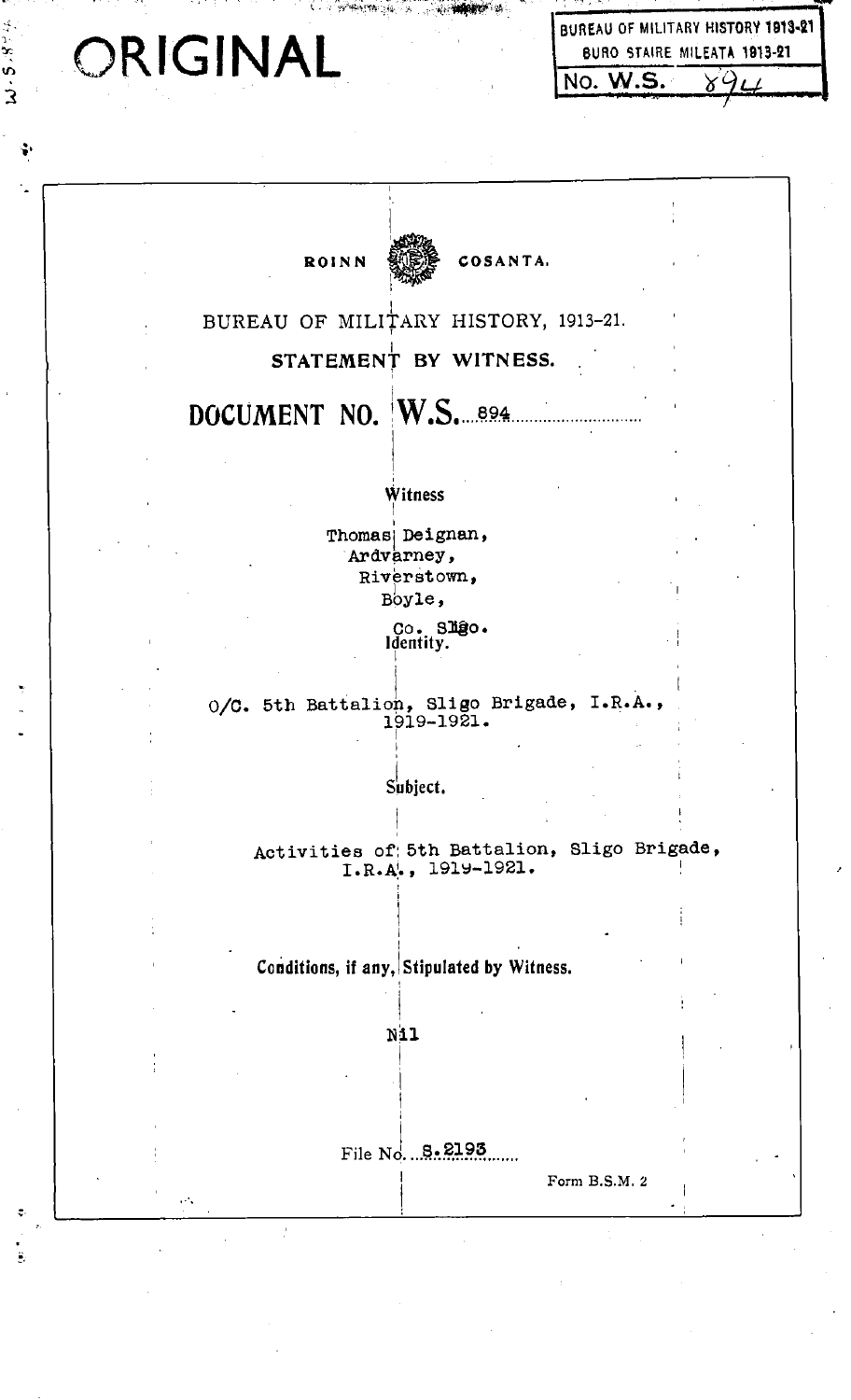$W. L. 894$ 

## ORIGINAL

| BUREAU OF MILITARY HISTORY 1913-21 |  |  |  |
|------------------------------------|--|--|--|
| BURO STAIRE MILEATA 1913-21        |  |  |  |
| INO. W.S.                          |  |  |  |

**STATEMENT** STATEMENT BY THOMAS DEIGNAN.

**Ardvarney, Riverstown, Boyle, Co. Sligo.**

**I had been in America for a few years and on returning home I joined the I.R.A. This would be about the middle of the summer of 1919. I I** joined Gleann *Company*, 5th Battalion, Sligo Brigade. **Patrick Crann was the Company Commanderand a brother of mine was a Lieutenant in the Company. The strength of the Company was about seventy at this time. The only armament in the Company was some shot guns. I was a member of the Company for about a month when I was appointed 0/C. of the Battalion. It would appear that the Brigade 0/C. was not satisfied with the initiations or progress the Battalion was waking and thought that I would make a better job of it. Thomas John Conlon of Geevagh was Vie 0.C. Patrick Higgins, also of Geevagh, was Battalion Quartermaster and Thomas Mulligan of Gleann was Battalion Adjutant.**

**The Companies comprising the Battalion were:-** Gleann .. Company Commander Patrick Crann, **Curry or St. James Well Captain Michael Rourke, Geevagh Captain John Fallon, Highwood Captain Charles Martin later replaced by Dominick Gildea, Ballyrush Captain Michael Donagher, Riverstown Captain Matthew Leonard, Sooey Captain Peter Keenan, Glen Arigna Captahi Robert Joe Cullen. The latter Company was not organised until later in the year. The strength of the Companies was in the neinghbourhood of 60 to 70 men each with the exception of Glen Arigna which was around 30.**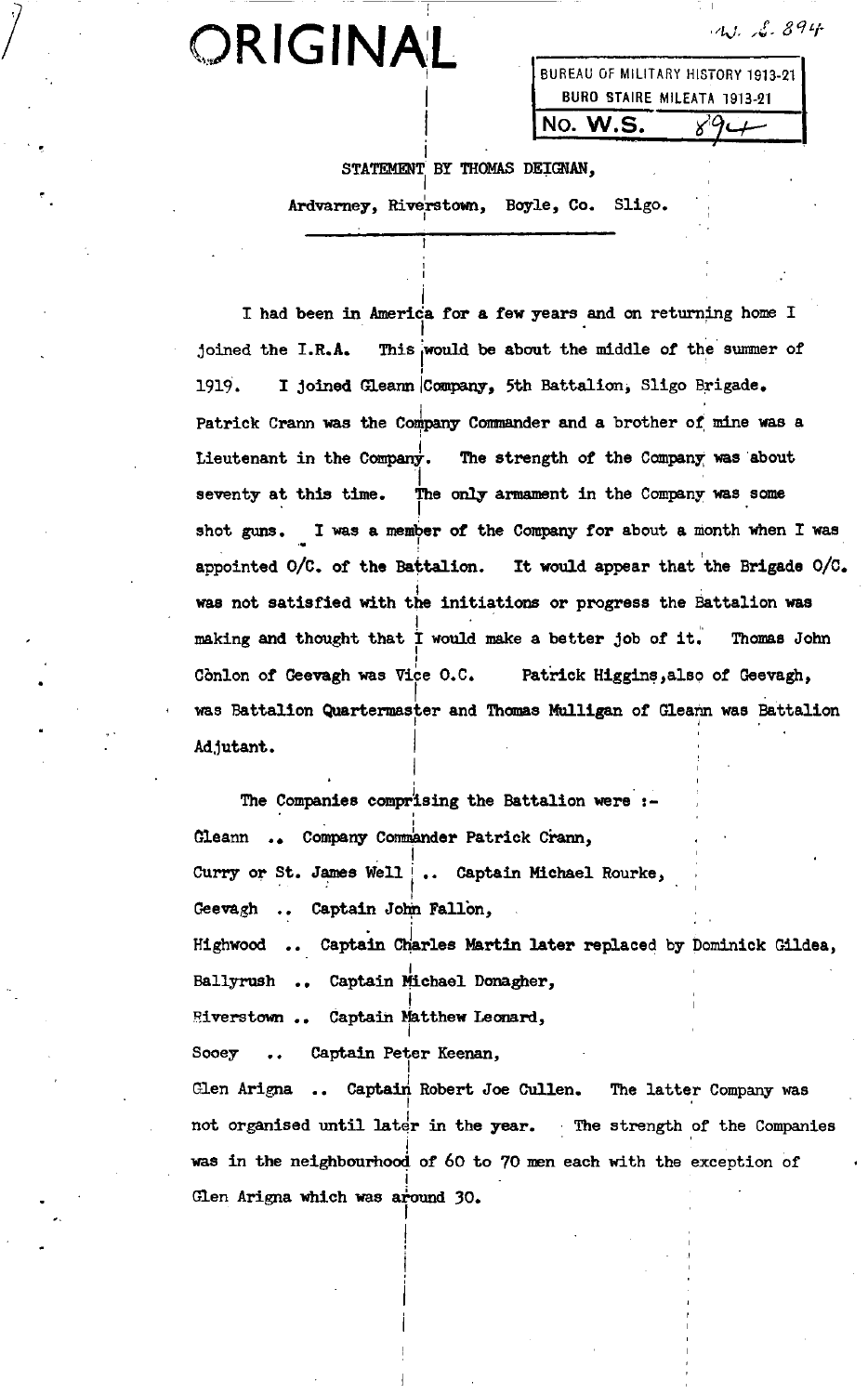**When I took charge of the Battalion the armament was practically nil. There were a few shot guns and a couple of revolvers with a very limited supply of ammunition. The people around this area never had many shot guns and of what did exist very few were of modern type. Weekly parades were held in an Company areas for training. We had very few men with any experience of training or with British Army experience and so Companies had to do the best they could by using British Army manuals and so forth. The Battalion staff visited the Companies on parade nights and helped then out as best they could. Here again training experience was very limited.**

**2.**

**Nothing of great importance took place during l9l9 and our principal activities were devoted to training, stopping recruiting for the British Force and trying to induce the members of the R.I.C. to resign from that force. We succeeded in getting about nine or ten members of the R.I.C. to resign. We also had to do the police work ourselves and this entailed <sup>a</sup> lot of duty for the Volunteers.**

**A Brigade was now organised in the county at this time. William Pilkington (now Rev. Father Pilkington, South Africa) was the Brigade 0/C. Alec McCabe was Vice-Commandant of the Brigade, Seamus McGowanwas Brigade Adjutant and Henry Conroy was the Brigade Quartermaster. The Battalions making up the Brigade were as follows:- 1st Battalion - Sligo town and surrounding districts; 2nd Battalion - Cliffoney area; 3rd Battalion - Ballymote area; 4th Battalion - Gurteen area; 5th Battalion - Riverstown area; 6th Battalion - Tubercurry area; 7th Battalion - Collooney area; 8th Battalion - Ballintogher area; 9th Battalion - Glenfarne area and 10th Battalion - Kinlough area.**

**The Sinn Fein Courts were now organised and functioning successfully and all the police work in connection with them now**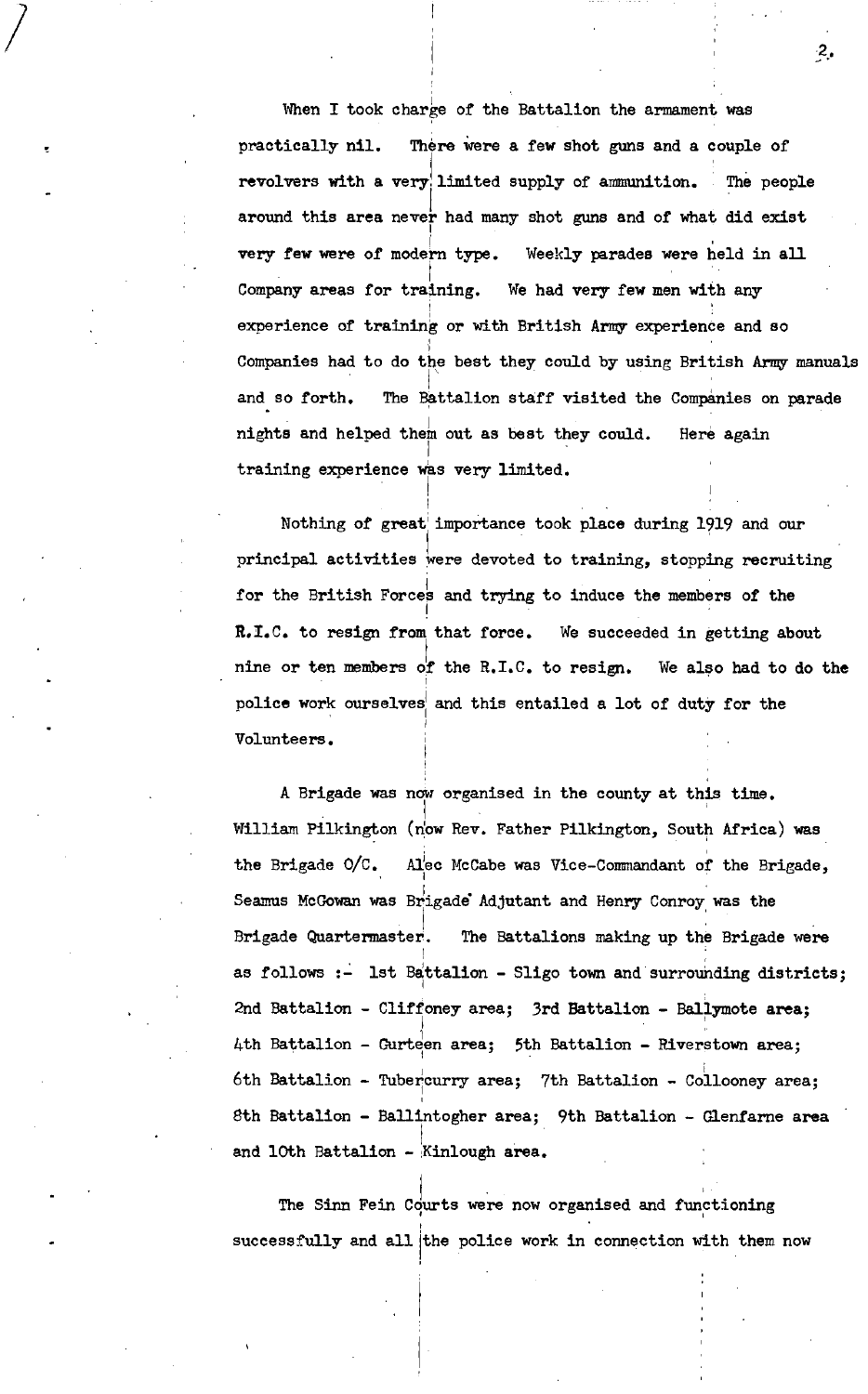**devolved on the Volunteers. This duty, which included many. phases of police work including the making of arrests, enforcing the decrees of the Courts and detentions in unknown destinations and keeping order at public gatherings and so forth, put a big strain on the Vo1unter organisation, as most of the men were men who had to attend td their own personal work and could only give spare time to Volunteer work. The R.I.C. were no Longer recognised by the people as a police force and all the duties formerly carried out by them now became the responsibility of the Volunteers.**

**The police now evacuated some of their small outlying stations, withdrawing their men to larger posts. On Easter Saturday night 1920, by orders of the Brigade, Ballyfarnan Barrack, which had been evacuated earlier, was destroyed and burned by us and the Income Tax office at Rusheen and the office of the Clerk of the Petty Sessions Court was raided and all the documents were seized and burned. At this tine I was on the 'run' as the police were looking for met A large number of evacuated barracks were destroyed on that night and it was the first indication the people had of the extent of the organization of the Volunteers. I also believe it was the big shock the British authorities in this first country received. This operation made them realise that they were opposed by a country-wide organisation who were capable of striking cohesively at the same time throughout the country. This operation must have been known to a large number of Volunteers for at least some days before it took place and it is a great tribute to them to say that no one talked and that the enemy were taken by surprise. I was to1d about the operation a week beforehand. The British authorities were definitely frightened and now ordered the evacuation of many more police barracks all of which were destroyed subsequently. Castlebaldwin, Geevagh and Riverstown were evacuated in this area and subsequently destroyed by us.**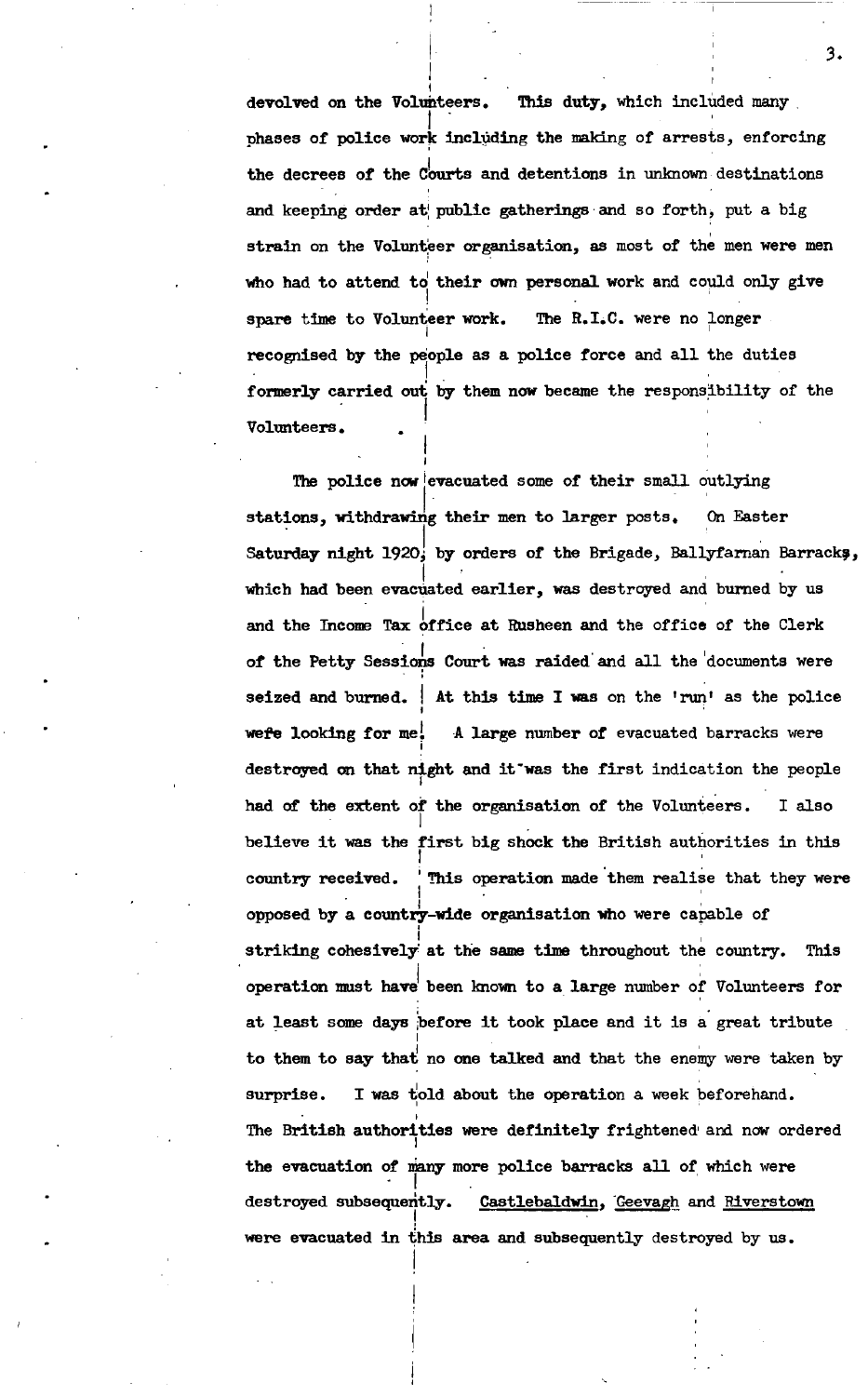**Later on in the year 1920, by orders of the Brigade, <sup>a</sup> general raid for arms was carried out in the Battalion area. This, like the burning of the vacated barracks, was also a country-wide operation. All houses, where any type of arms or sporting weapons were thought to be held, were visited by men of the Battalion and such arms collected. All that we procured in this area was a few shot guns and a few small calibre sporting rifles. In nearly all cases the weapons wez4 given up voluntarily by the owners who were more anxious in many cases that we should get them instead of the military or police. In a few cases, however, resistance was met with. One of these was where an R.I.C. man was home on leave and aided by his he put up some resistance but was overcome and a revolver and shot gun were collected there. In another case a man who was serving in the British Army was at home in the house. The occupants had circulated that they were ready to meet us whenever we came and had avowed they would make us sorry if we ventured to do so. We rushed the house when the occupants were in bed and took them by surprise. In this house we got two shot guns and two revolvers. The Vice Commandant was wounded, but not seriously, during one of those raids. We picked up a few sporting rifles with a snail supply of ammunition for same, but otherwise only shot guns were procured and some shot gun ammunition. We constructed dumps where we put the collected arms and where they could be cared for.**

**In the first week in July 1920, a cycling patrol of four police (R.I.C.) were ambushed at Ballyrush. I was in charge of this operation and I had under me about eight men. We had a few revolvers and the rest were armed with shot guns. We took up a position behind the fence on the side of the road and in an old house. When the police arrived on the scene we opened fire on them. They immediately jumped from and abandoned their cycles. Two were wounded and the other two got away across the fields. We captured**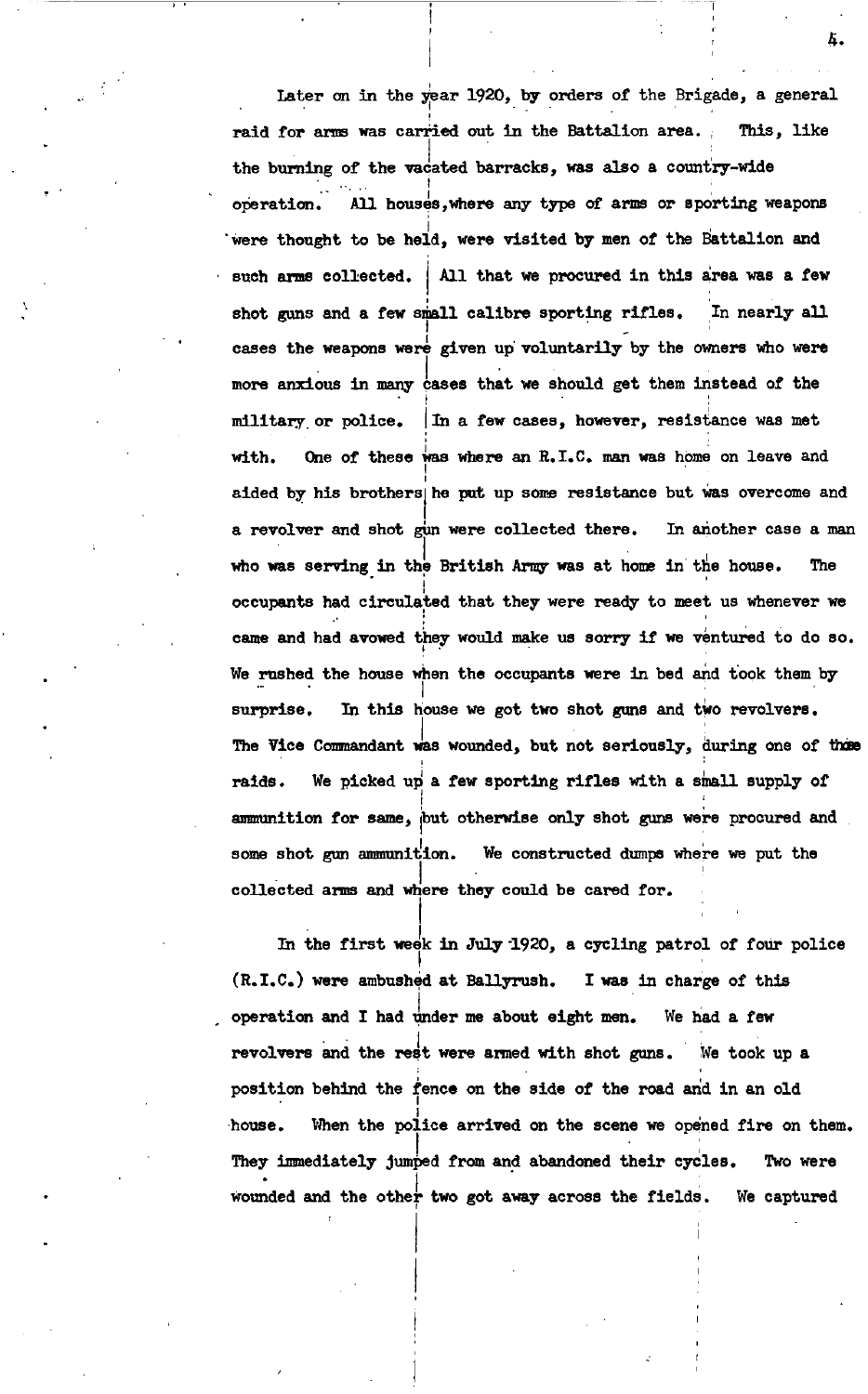**two revolvers and four cycles from this attack. The police did not carry rifles on this patrol. This was the first ambush in this county as far as <sup>I</sup> am aware. The captured police were not too badly wounded and having helped them all we could, we put them in a house nearby where they were looked after. All the personnel engaged in this ambush were from the 5th Battalion.**

**After the ambush At Ballyrush we laid ambushes in a few more places, but none of them materialised as the police patrols that were expected never turned up. One such ambush was laid at Kilronan which is situated between Ballyfarnan and Keadue. The police were stationed hi Keadue and sent out patrols to Ballyfarnan. We stayed in position covering the road at Kilronan for twelve hours, but no patrol tuned up although they did the next day when we were not there. Another ambush was set at Riverstown. A patrol of police were wont to visit Riverstown from Castlebaldwin. In this case we took over <sup>a</sup> house in the village sending the owner away and although we occupied that house for twenty-four hours, no one in the town was aware that we were there. This patrol usually consisted of eight armed police. Again the patrol failed to turn up. Another attempt was made to ambush a patrol at the Five Cross Roads near Ballingar. This was a police patrol which was usually eight or more strong. We took position in the fences along the road and remained there from seven hi the morning until five hi the evening, but the patrol failed to put hi an a1pearance.**

**There was a very strong section of the Ancient Order of Hibernians in this part of the country who were very much opposed to us and inclined to be friendly to the police and British Forces. On one occasion we r4ded the mails in which we got letter to the local Order of the Hibernians from their headquarters in Dublin telling them to hold on to their organisation and that when the extremists on both sides had won themselves out the Hibernians would**

 $\left\{ \left\vert 1\right\rangle \right\}$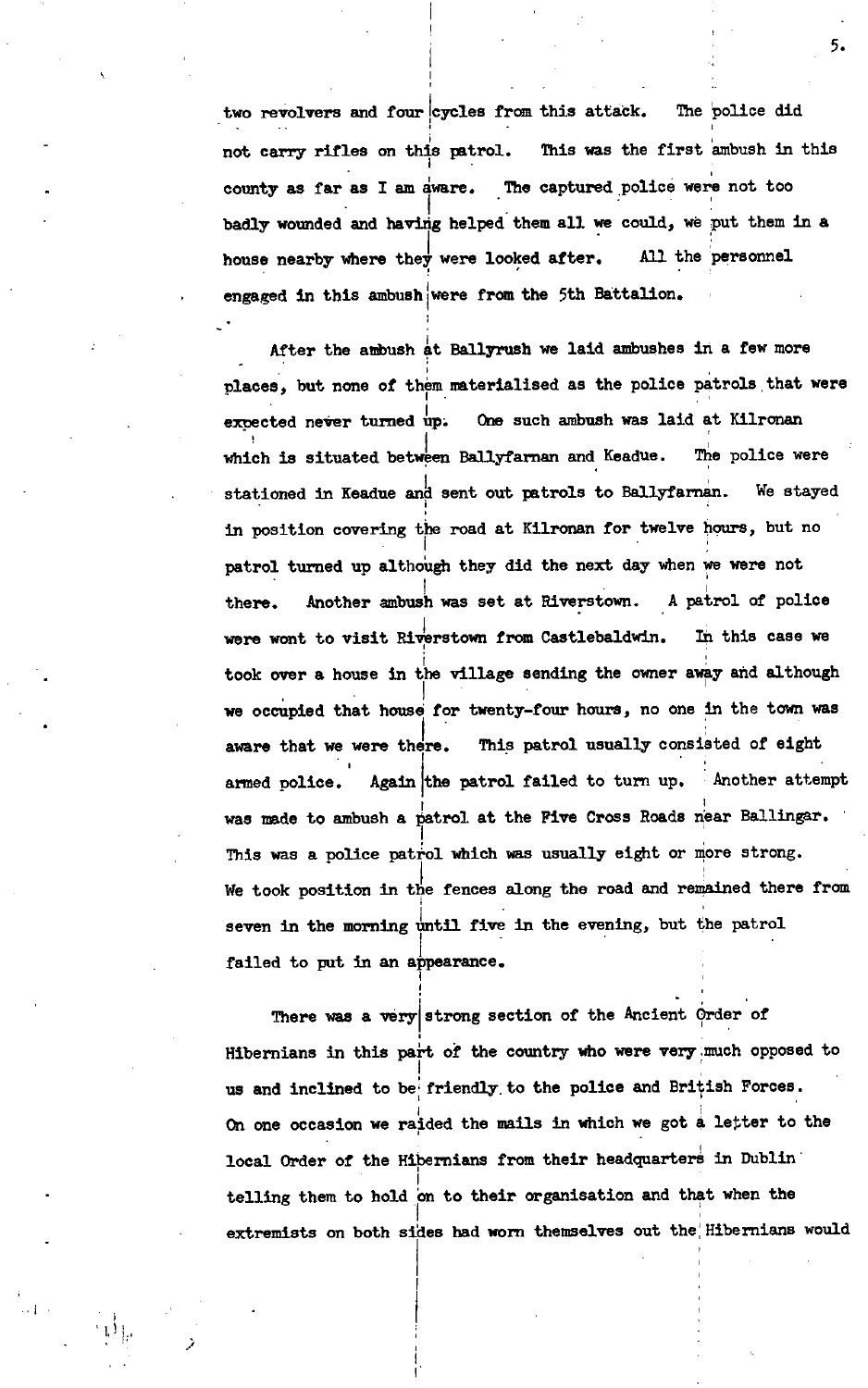**In July 192b the Kesh Company of the 3rd Ballymote Company attacked the Castlebaldwin R.I.C. barracks but did not take it. Later on we fired on the barracks. We took up positions near the Barracks and fired several shots at it. We had, no intention of seriously attacking it and only fired on it to create a nuisance value. This worked quite successfully as the garrison fired a large amount of ammunition and continued to do so long after we had withdrawn. At this time the police (R.I.C.) were boycotted. No one would supply them with food and they had to commandeer their supplies. No one would hire them cars or associate or speak to them and anyone doing so incurred the immediate displeasure of the I.R.A. In an they were having a rather bad tine from the social point of view. From the point of law or disputes they were a back number.**

**About September or October the Black & Tan reinforcements arrived for the police and immediately started a reign of terror by raids and burnings and so forth. The burned the following halls in the area - Riverstown, Highwood, Geevagh and Gleann. They looted peoples' property and often stole watches and money from people they held up. They burned my father's house and out-offices amongst which was a hayshed. Underneath the hay in this shed we had concealed <sup>a</sup> box containing <sup>a</sup> mine we had made an <sup>a</sup> few old obsolete revolvers. They set the hay on fire and when the mine went off with a terrific bang they got some shock, but fortunately or unfortunately none of them was near it when it exploded. After this they set fire to the dwellinghouse which was a thatched one. They took cover in the ditches some distance from the house and one Tan approached the house under cover and set the thatch alight then scampering for his life. They believed, after the hayshed, that this also contained mines or explosives.**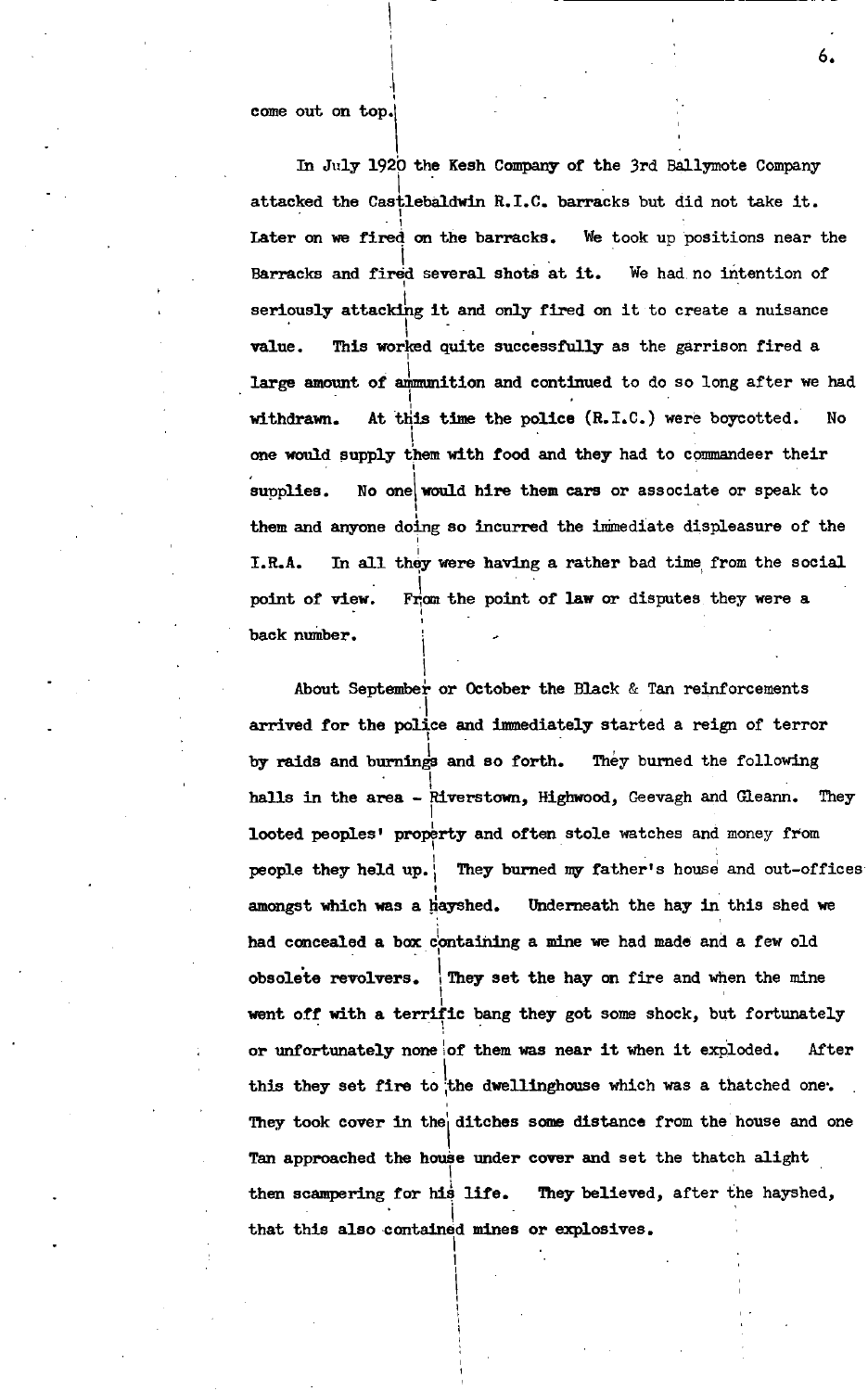**In February, 1921, an attempt was made to capture Ballaghadereen Barracks. Michael Fallon, Michael Noone and myself** went across there **to help. A huge mine had been built into a load of hay which was Soaked with petrol. The load of hay was left near the barracks for the next day. This was nothing unusual as it was often done in readiness for the market next day. The police got suspicious or were tipped off by some one and the attack proper never came off. Perhaps the police smelt the petrol on** the hay. **was quite <sup>a</sup> lot of shooting with police patrols, but eventually the attempt was abandoned. Alec McCabe and the local I.R.A. commanders will be able to give more detail than I.**

**An attempt was made to capture Collooney R.I.C. Barracks in March 1921. This was a Brigade operation, but about seven from this battalion were detailed for duty. These included Michael, Fallon, Michael Noon, Tom Conlon, my brother John Deignan and myself. The whole attacking party assembled at Cloonmahan. The Brigade 0.C.-. Pilkington - was in charge. The plan was to place <sup>a</sup> large mine at the entrance door to the barrack and on this exploding and blowing the door in to rush the barracks. Collooney Barracks was garrisoned by forty-tin to fifty-five men and was strongly fortified. It had steel shutters with loopholes on the windows and was surrounded by a barbed wire entanglement which had only one narrow passage leading to the door. This passage through the wire was very narrow and only admitted one person or persons in single file at the one time. The barrack was surrounde by a high wail on three sides and a low wall and paling in front. Having detailed the various duties to the different parties, Pilkington called for Volunteers to form the**  $\frac{1}{2}$  **or rushing**  $\frac{1}{2}$ **Falloyd and I volunteered from this battalion and Harry Brehony undertook to carry the mine, place it at the door and set it off. The remainder of the storming party which numbered about nine were from the Brigade area. The remainderall told**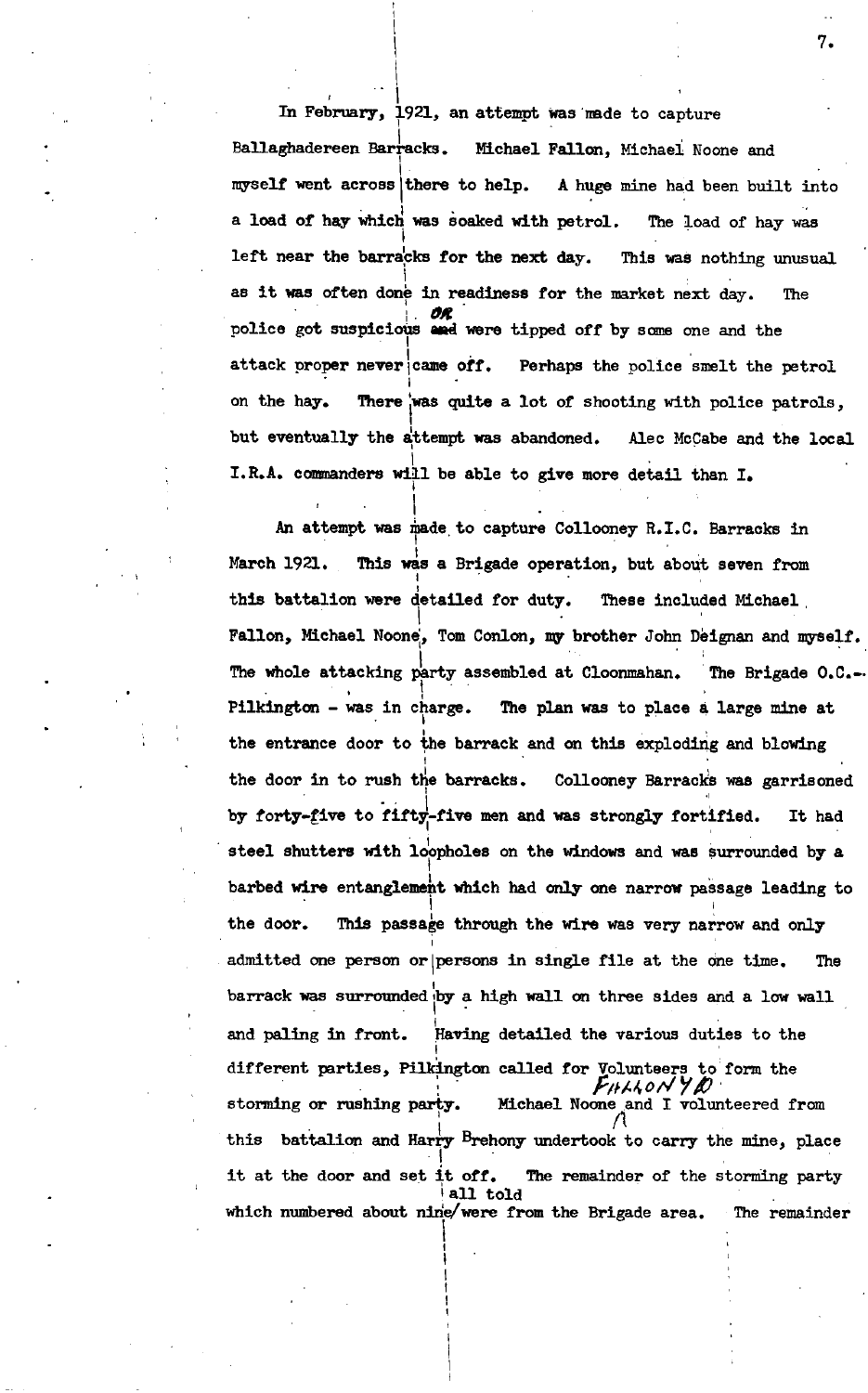**of the attackers were to take up position on outpost duty on the roads leading into the town with one party armed with rifles on the Fair Green covering us and the front of the barracks. This latter party had instructions not to Lire unless firing broke out from the barracks, their main job being to cover us.**

**All parties moved into position and we were located along the outer side wall surrounding the barracks. This position gave us protection from splinters or debris that would be thrown up by the explosion of the mine. Fran here Harry Brehony in his stockinged feet carried the mine in a sack on his back aria making his way through the passage in the barbed wire placed it on the doorstep against the door. He then took the cable leads back to our position and attached them to the exploder. We, the storming party, were armed with revolvers only. It was understood that the large garrison had not sufficient accommodation in the barracks and that half of them slept at night, the other half sleeping during the day. When the mine was exploded there was a terrific report and the door and the wails around it were blown in and we (the Storming party of which Pilkington himself took charge) could not move until the debris had fallen and the smoke cleared away. The garrison seemed to recover from the shock of the explosion quickly and in a matter of seconds opened up a terrific burst of rifle fire from the barracks which made any attempt at rushing it impossible. We opened fire on the barracks, but that had no effect and we had to retire. There were no casualties on 4ir side and <sup>I</sup> don't know if the police had any either. If we had been supplied with bottles of petrol I think we could have burned the garrison out as the place, could have been easily set on fire. It was a pity that such a gallant effort should have ended up so fruitlessly.**

**In May 1921 there was an ambush at Cliffoney in the northern part of the Brigade area and about twenty miles from Sligo town. Four**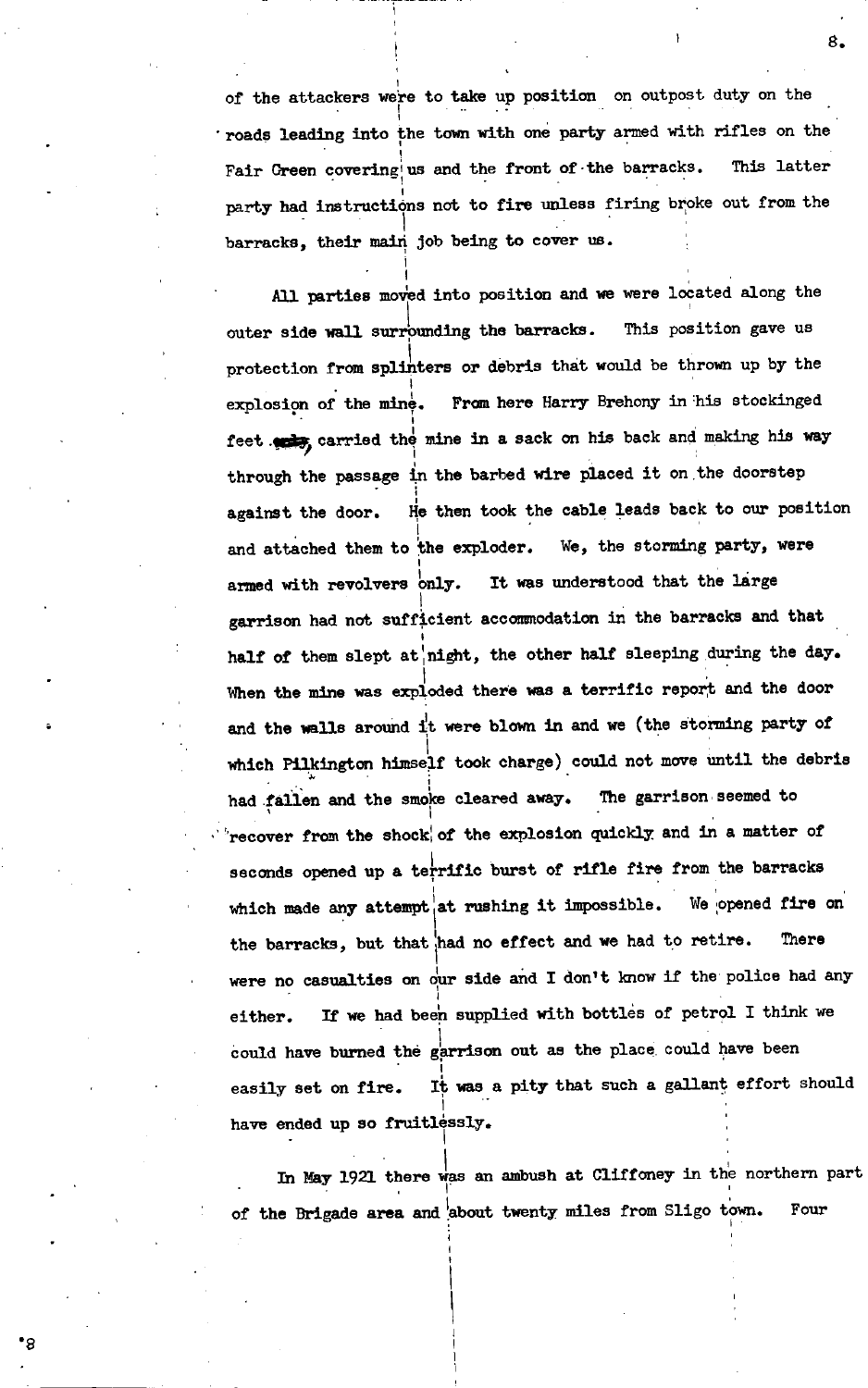**police were killed in this ambush. The police burned a number of houses and shot livestock in that area as a reprisal for the ambush and altogether created <sup>a</sup> reign of terror complex, in the district. Two bf the police who were most active in the burnings and reprisals travelled to Dublin to the Castle about a week later. We got information that they were returning by a certain train on a certain date. Fallon, Noone, John Keaney and I from this area and Tom Scanlon and some others from the Sligo Battalion arranged to intercept them at Ballysodare Station. I was the senior member of the party and took charge. We proceeded into the station via the main road which was frequently patrolled by parties of enemy forces and via which was strongly garrisoned. We Col1looney believed that was almost certain to be other parties of British troops or police on the train also.**

**When the train pulled into the station we went straight to the carriage where the police were and got them. We then found three soldiers in the next carriage and in the next three officers and this was repeated in the next compartments. We took the whole lot out of the train including the military and disarmed them. We only got two rifles on them: there were also five or six revolvers. Having disarmed the military we let them proceed but kept the two policemen whomwe to6k about one hundred yards away and shot them there and then. They were carrying large enveloped from the Castle which contained descriptions of some of our men who were wanted by the police. These descriptions were very accurate.**

**The enemy did no carry out any reprisals for this incident. They seemed to realise that this was a reprisal for reprisals particularly so as the military were allowed to go unscathed. By this time the R.T.C. and Tans had orders to shoot us on sight, should they catch up with us or should we be captured by them.**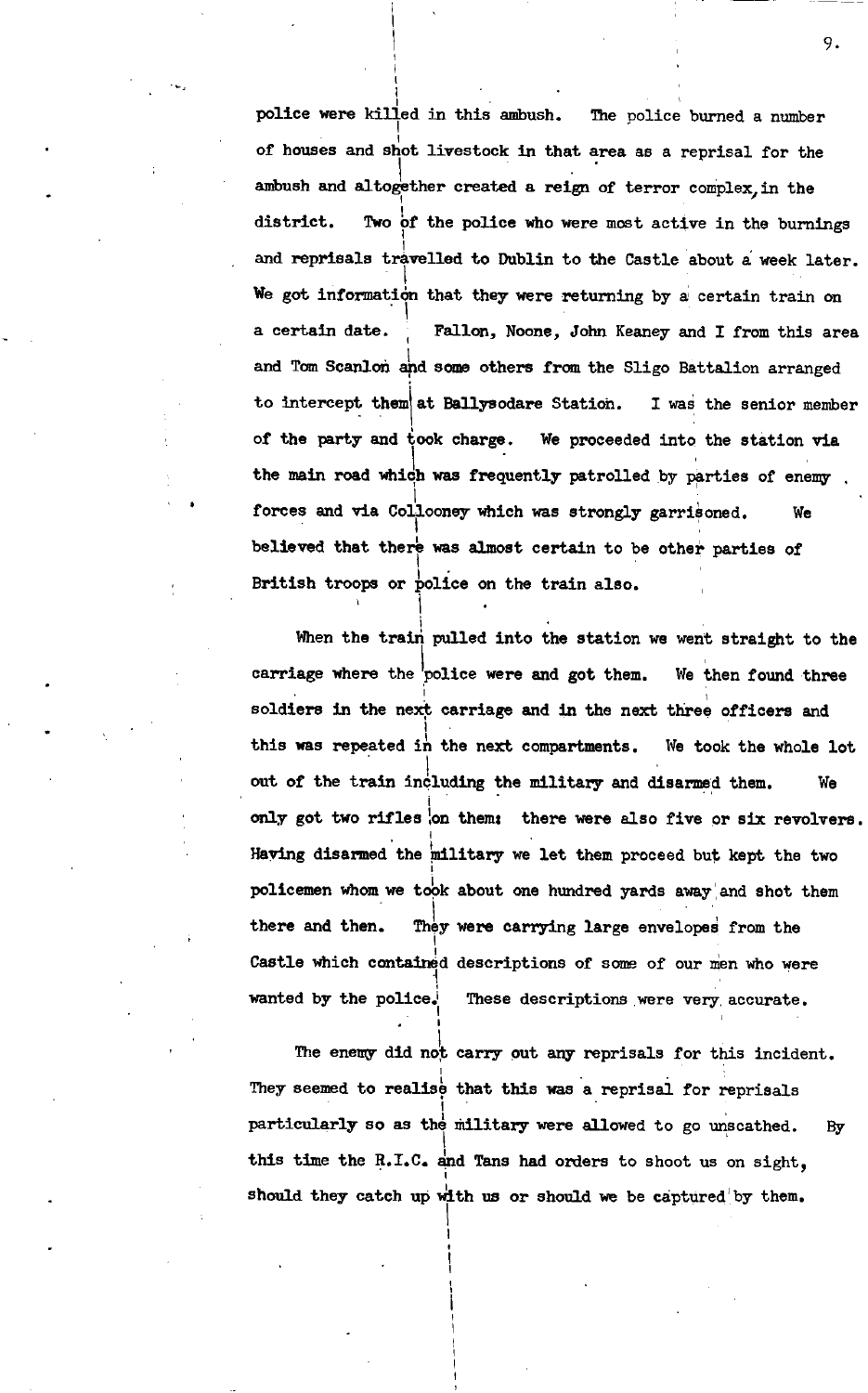**I fell into the hands of the military about the 1st June. Luckily for me, was not the R.I.C. or Tans who got me. The enemy had instituted a big round up in the Ballymote Battalion area and the night before this started I had gone over there to meet Michael J. Mannon, the Battalion Commandant in that area. The purpose of my visit was to confer with him with the intention of carrying out an operation in that area. The enemy had encircled a large district and I was unaware of this. The local I.R.A. had all gone to ground and ere in hiding. John Keaney, who was with me, and I, intended to go into a bog and start working there and pass ourselves off as local residents. We had nearly got to the bog when a train pulled up or the local railway line close by and soldiers jumped out and calle1d on us to halt. I made a dash to get away. Keaney stood his ground and said he was working for <sup>a</sup> Mr. Ruane. Mr. Ruane verified this. They were both known to each other. I had a narrow escape from being shot. I could not get away and was forced to surrender myself. The military formed a ring around me with the rifles pointing at me. I was handcuffed with mV hands behind my back and severely questioned. I gave them my name as Hyland. There was nobody there to identify me and I was taken to the number one barracks in Sligo which was garrisoned by Tans and R.I.C. men. They found out here that name was Deignan so I had a rough time of it for a while getting punched and questioned several tines per day. After two days I was transferred to Sligo gaol. This was about the 5th June, 1921.**

**In Sligo gaol at this time there were about 160 prisoners amongst whomwere Charles Gildea and Frank O'Beirne. They had already been tried and sentenced so they had an idea of their fate. I had not been tried on any charge yet and any day one or some of the British officers and men whomwe took off the train at Ballysodare might comeinto the gaol and identify me for the shooting**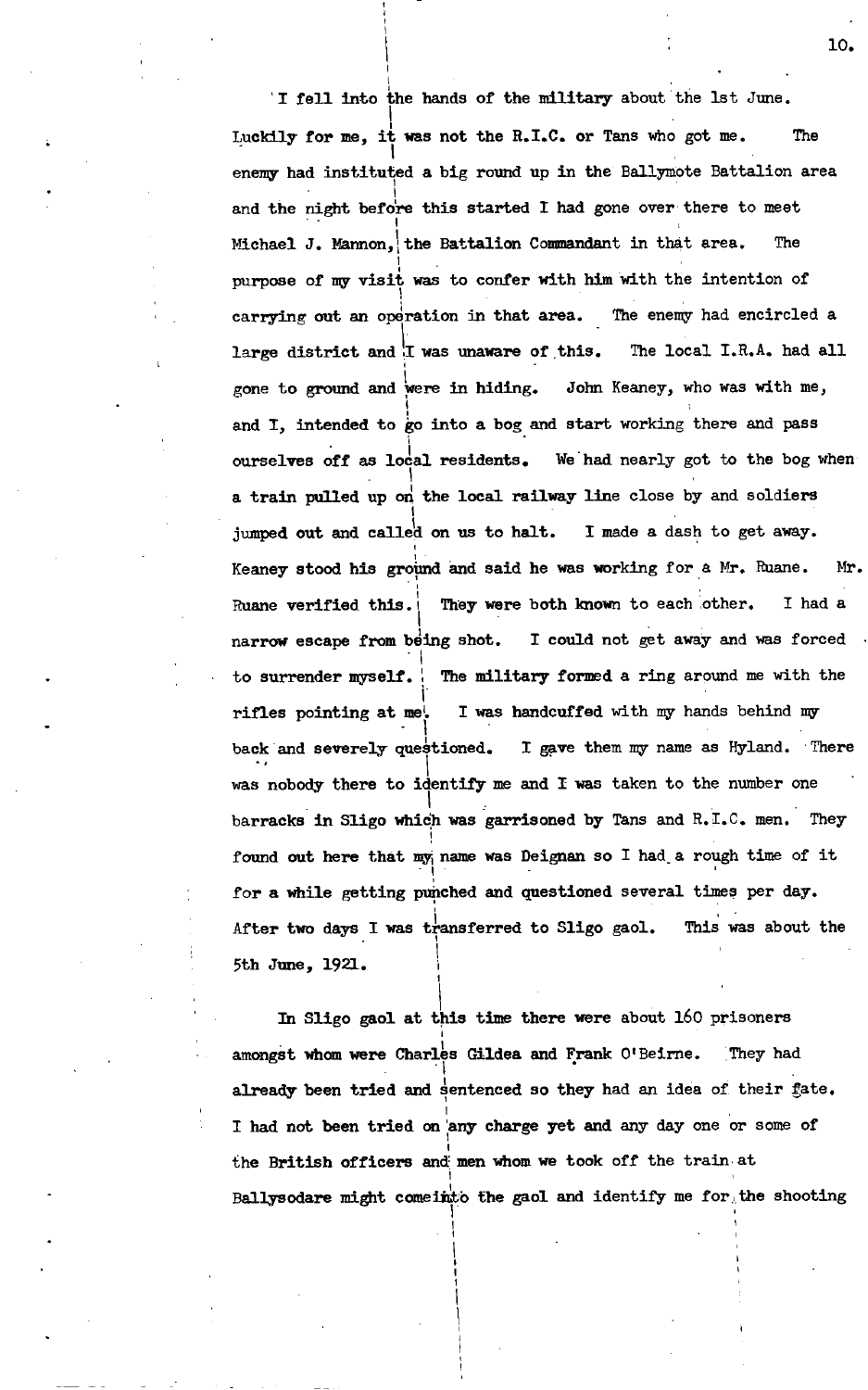**of the two policemen. O'Beirne, Gildea and I made up our minds that we were going to get out of there and started to think out ways and means of doing so. We got in touch with a friendly warder who got for us impressions of the keys of our cell doors, also the for the door on the corridor and one for the lock on the door leading into the hangman's yard. We had these conveyed to our friends outside in the town and they made keys for us which were taken in to us together with some files by visitor. Visitors were allowed to us at this time and if the warder on duty with you during the visit was friendly or careless it was possible to pass material and written messages. We got the keys filed down to fit the locks and to open the gates and doors. This was a dangerous procedure as some of them had not been opened for a long time and they had to be taken carefully after being oiled and watered to keep them from making noise. Two openings on to the corridor, along which we would have to pass, were the ends of sentry beats. The sentries met here at the end of their beats and usually had a chat and a smoke Sometimes. We would have to wait until they had departed on their beat again before we could get through. We knew if we got into the hangman's yard that we could not be seen from any other part of the gaol. The boys outside in Sligo were making a rope ladder to sling over the wall into the hangman's yard at the right moment and the signal that this was done was to be <sup>a</sup> man walking along the top of the wall which we could see from our position.**

**There were twenty-four military on duty in. the gaol in addition to the gaol staff and they had two machineguns mounted in position.** They paid special attention to night-time as they did not anticipate **any attack during the day We were tipped off by visitors from outside or by our friendly warder when the attempt was to be made. Outside preparations had been made to get us away after we got over the wall and parties had Seen detailed to cover the approaches to the gaol. Those parties had carts and suchlike vehicles ready to block**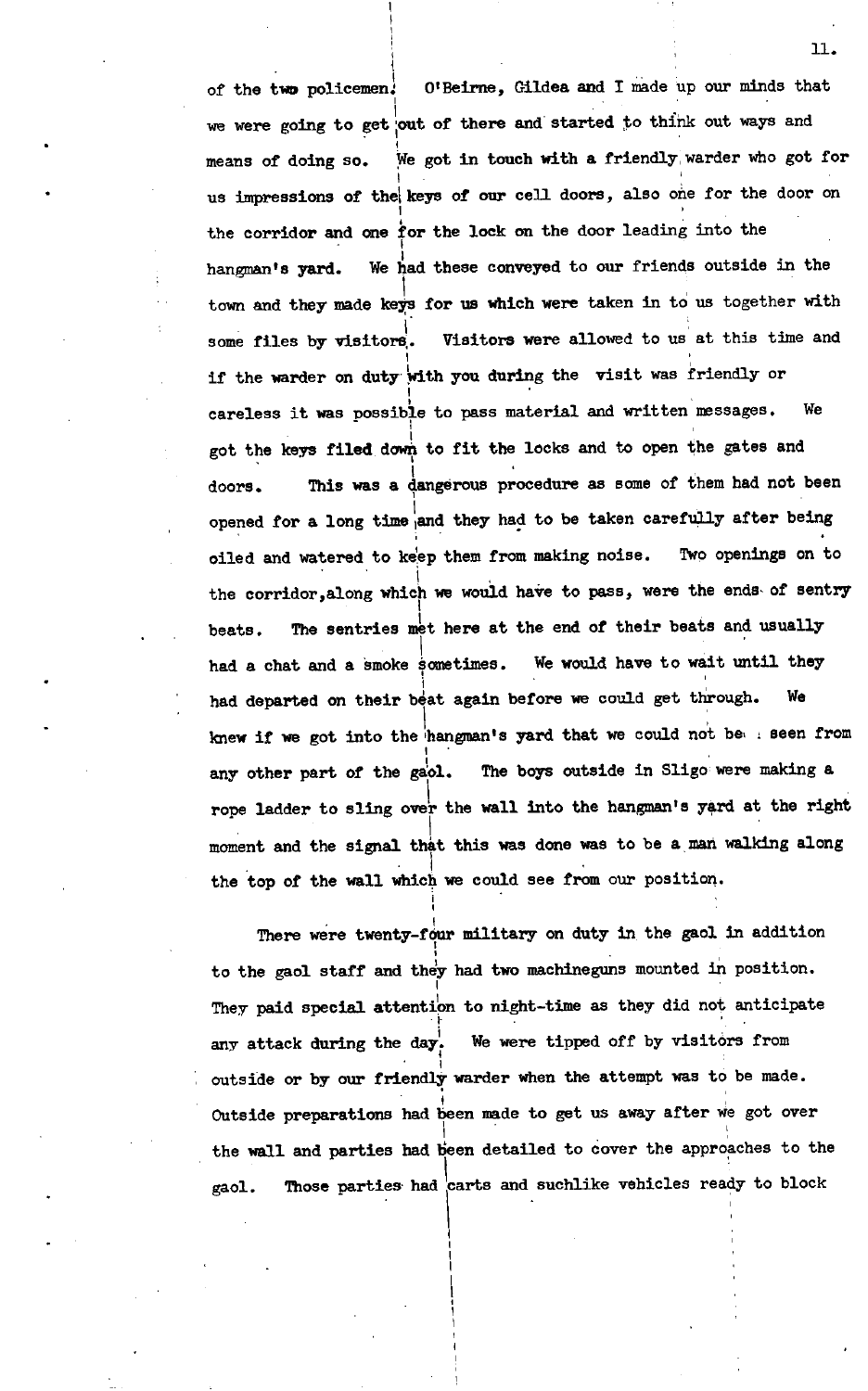**the roads to prevent reinforcements reaching the gaol. Arrangements were also made to t4p the telephone wires to the barracks in the town.**

**For a month-we waited. There were nine mobilisations for the attempt but each time something happened to thwart the effort and it is a glowing tribute to the efficiency of the local I.R.A. that the enemy never became aware of anything out of the ordinary being afoot. The parties on the road-blocking were armed as also were a party of nine men with rifles who were detailed to cover off the front of the gaol to prevent the military getting out and also to stop reinforcements if necessary. Five men actually took part in the job of getting us over the wall.**

**Finally on the night that we got out we received the word to be ready and were on the watch. Pilkington got on to the wall of the gaol and actually walked along it. He could not be seen by the garrison in the gaol while doing so. This was our signal to get going. We got out of our ceils. In the corridor there was <sup>a</sup> warder on duty. He was friendly to us but in order to prevent suspicion being thrown on him we gagged him and tied him up. We passed between the British sentries successfully and along the corridor and through the door into the hangman's yard, locking this door after us and so shutting us off from the gaol proper so that we could not be followed immediately, The rope ladder was over 1he wall and we pulled it down on our side and climbed up. The rope ladder had been made very strong and it was able to take the three of us at the same time. When we got to the ground on the other side there were cycles waiting for us and without delay we mounted and cycled to Clarkes of Tirrearagh. We had tea there and then proceeded to Lange on the mountain side where we rested for a few days. From Langs we proceeded to a shooting lodge on the side of the Coolaney mountain where we stayed for a few days and then came on to Riverstown - Geevagh area. The enemy were after us night and day and we learned afterwards that they had instructions that only our dead bodies were to be brought in.**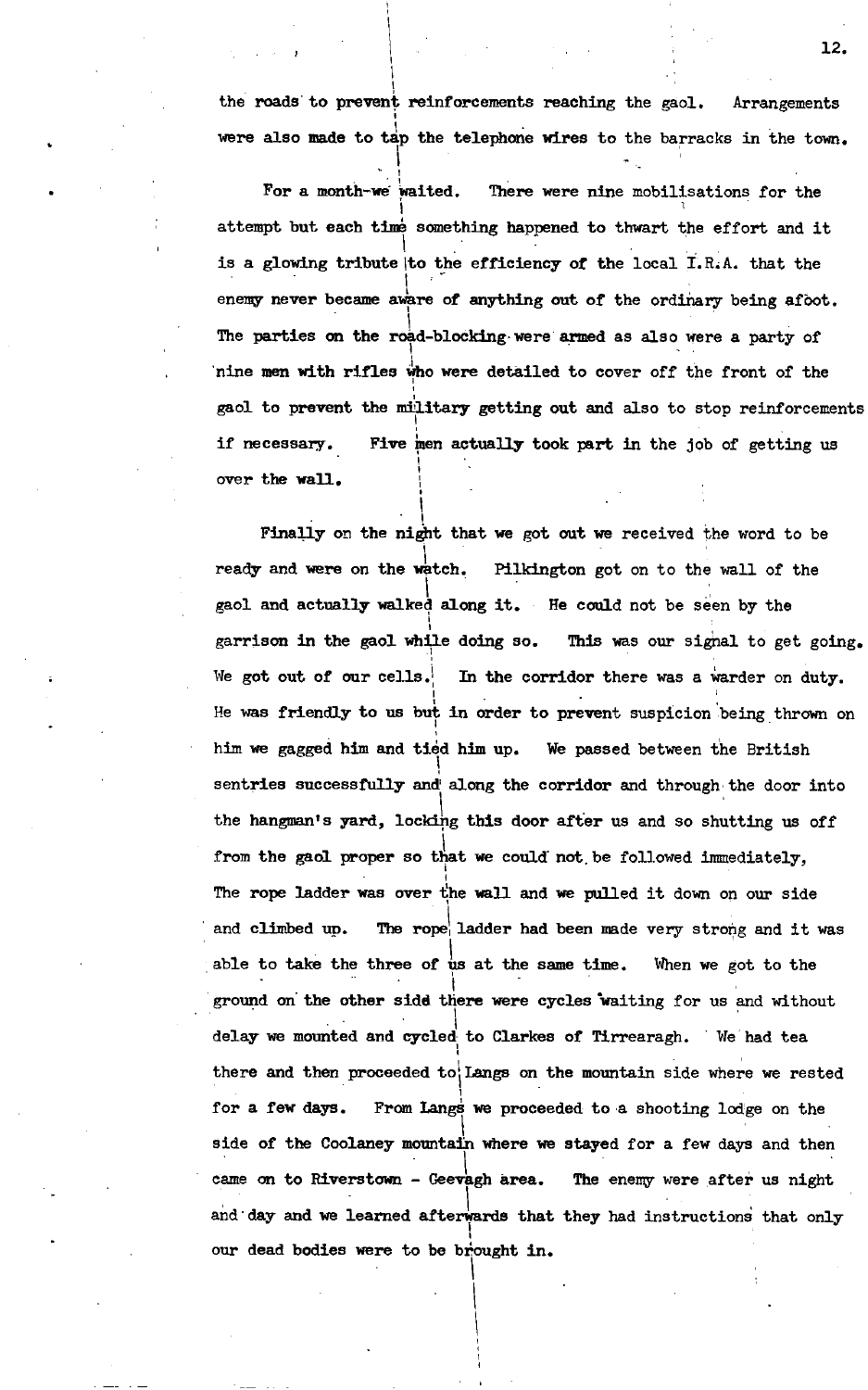**Some short while after, the Truce came, and this was a great relief to be able to move with freedom, to eat and sleep in comfort again, although none us believed it would last for long. We in of this battalion were in a good position to carry on the fight. There was plenty of fighting material available amongst the members of the battalion and we now had six Service rifles with a small supply of ammunition, a good number of shotguns and a supply of buckshot cartridges and a vast amount of experience which we were lacking at the start.**

**An Active Service Unit or Flying Column had been organised in the battalion and this could muster 15 to 20 men mostly armed with shotguns. We had no hand grenades which was a serious disadvantage. This unit was available to reinforce a Brigade Active Service Unit when necessary. An intelligence section was organised within the battalion but this had purely a local value. It was, however, able to do some very useful work an the same. One local man was shot in the area for acting as a spy for the enemy. A British Army soldier or officer who was posing as a deserter but was really on intelligence work for the British authorities succeeded in making his escape before we could pick him up. One man of this nature was picked up by us. He admitted that he was engaged on such work. He was courtmartialled by us, found guilty and shot. Before he was executed his sentence wasverified by General Headquarters.**

**In the Intelligence Line there was a Constable Madden in Ballymote Barracks who rendered very good service to us. He was able to give us advance information in many cases about enemy raids and rounds up and so have the boys warned and they could move out of that area or go into hiding.**